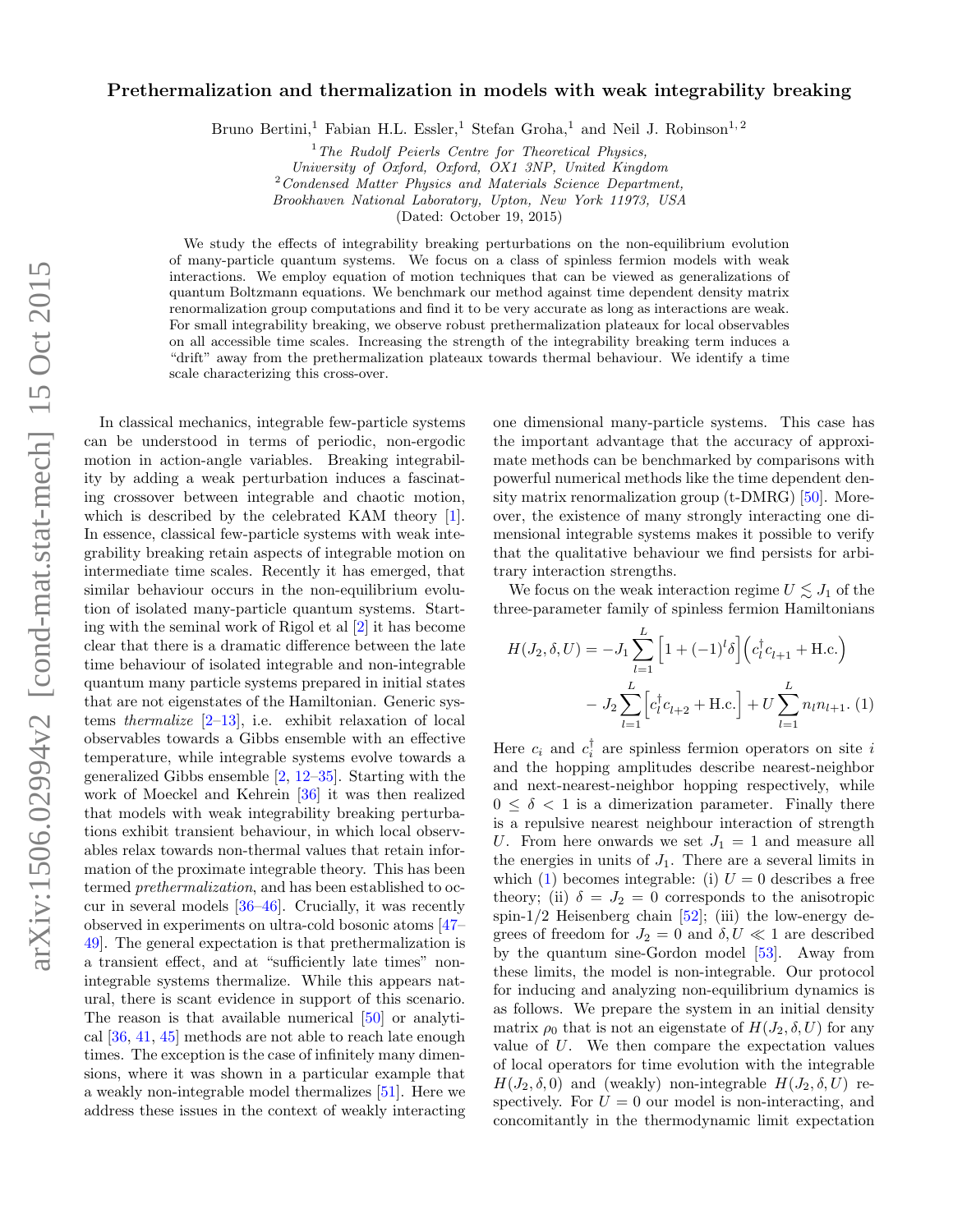values of local operators relax to time independent values described by a generalized Gibbs ensemble. In the following we analyze how a small integrability breaking interaction  $U > 0$  changes the non-equilibrium evolution. We stress that our protocol differs in a very important way from the weak interaction quenches analyzed previously [\[51,](#page-4-12) [54\]](#page-4-15). In these works there is no dynamics at all for  $U = 0$ . Hence quenching the interaction from zero to a finite value simultaneously breaks integrability and induces a time dependence into the problem. This masks the interaction induced modification of the integrable post-quench dynamics. Quantum quenches in the model [\(1\)](#page-0-0) with  $J_2 = 0$  were previously studied in Ref. [\[41\]](#page-4-10) by numerical and analytical methods. On the accessible time scales robust prethermalization was observed, but no evidence for eventual thermalization was found. While our manuscript was being completed a paper appeared in which techniques similar to the ones we employ here were used to analyze quantum quenches in the case  $\delta_i = \delta_f = 0$  [\[54\]](#page-4-15). No prethermalization in our sense was observed for the aforementioned reason that there is no dynamics without integrability breaking in this case, but instead evolution towards a thermal steady state was found. Given that  $U$  is small, a convenient basis for analyzing quench dynamics is obtained by diagonalizing the quadratic part of the Hamiltonian. This results in

$$
H(J_2, \delta, 0) = \sum_{\alpha = \pm} \sum_{k > 0} \epsilon_{\alpha}(k) a_{\alpha}^{\dagger}(k) a_{\alpha}(k),\tag{2}
$$

where  $a_{+}(k)$  are momentum space annihilation operators obeying canonical anticommutation relations  ${a_{\alpha}(k), a_{\beta}^{\dagger}(q)} = \delta_{\alpha,\beta}\delta_{k,q}$ , and  $\epsilon_{\alpha}(k) = -2J_2 \cos(2k) +$  $2\alpha\sqrt{\delta^2 + (1-\delta^2)\cos^2(k)}$  are single particle dispersion relations of the two bands of fermions. The system is initially (at time  $t = 0$ ) prepared in a density matrix  $\rho_0$ , and subsequently evolves according to

<span id="page-1-3"></span>
$$
\rho(t) = e^{-iH(J_2, \delta_f, U)t} \rho_0 e^{iH(J_2, \delta_f, U)t}.
$$
\n(3)

Using equation of motion (EOM) techniques [\[51,](#page-4-12) [55\]](#page-4-16) analogous to the ones employed in derivations of quantum Boltzmann equations [\[56,](#page-4-17) [57\]](#page-4-18), we obtain evolution equations for the two-point functions

<span id="page-1-1"></span>
$$
n_{\alpha\beta}(q,t) = \text{Tr}[\rho(t)a_{\alpha}^{\dagger}(q)a_{\beta}(q)]. \qquad (4)
$$

The EOM can be cast in the form

<span id="page-1-0"></span>
$$
\dot{n}_{\alpha\beta}(k,t) = i\epsilon_{\alpha\beta}(k)n_{\alpha\beta}(k,t) + 4iUe^{it\epsilon_{\alpha\beta}(k)}\sum_{\gamma_1} J_{\gamma_1\alpha}(k;t)n_{\gamma_1\beta}(k,0) - J_{\beta\gamma_1}(k;t)n_{\alpha\gamma_1}(k,0) \n- U^2 \int_0^t dt' \sum_{\gamma} \sum_{k_1,k_2>0} K_{\alpha\beta}^{\gamma}(k_1,k_2;k;t-t')n_{\gamma_1\gamma_2}(k_1,t')n_{\gamma_3\gamma_4}(k_2,t') \n- U^2 \int_0^t dt' \sum_{\gamma} \sum_{k_1,k_2,k_3>0} L_{\alpha\beta}^{\gamma}(k_1,k_2,k_3;k;t-t')n_{\gamma_1\gamma_2}(k_1,t')n_{\gamma_3\gamma_4}(k_2,t')n_{\gamma_5\gamma_6}(k_3,t'),
$$
\n(5)

where  $\epsilon_{\alpha\beta}(k) = \epsilon_{\alpha}(k) - \epsilon_{\beta}(k)$ . Explicit expressions for the kernels  $J, K, L$  and details of our derivation are given in the Supplemental Material. The solution of the set of integro-differential equations [\(5\)](#page-1-0) is numerically demanding. We designed an algorithm that scales as  $L^3 \times T$ where  $T$  is the number of time steps and  $L$  the number of lattice sites. This allows us to reach long times  $J_1 t \sim 80$ on large systems  $L \sim 320$  (a similar scaling was proposed in Ref.  $[54]$ . Given the expectation values  $(4)$ , we may readily calculate the single-particle Green's function

<span id="page-1-2"></span>
$$
\mathcal{G}(j,l;t) = \text{Tr}[\rho(t)c_j^{\dagger}c_l]
$$
  
= 
$$
\frac{1}{L} \sum_{k>0} \sum_{\alpha,\beta=\pm} \gamma_{\alpha}^*(k,j) \gamma_{\beta}(k,l) n_{\alpha\beta}(k,t), \quad (6)
$$

where the coefficients  $\gamma_{\alpha}(k, j)$  are given in the Supplementary Material. A crucial check of the accuracy of our approach is provided by a direct comparison to previous t-DMRG computations [\[41\]](#page-4-10). In Fig. [1](#page-2-0) we present

a comparison of  $\mathcal{G}(L/2, L/2 + 1)$  between EOM and t-DMRG results for a quench where the system is prepared in the ground state of  $H(0, 0.8, 0)$  and time evolved subject to the Hamiltonian  $H(0, 0.4, 0.4)$ . We see that even for relatively large  $U = 0.4$ , there is excellent agreement between the two methods for all times accessible by t-DMRG. Similar levels of agreement are found for other  $\mathcal{G}(L/2, L/2 + j)$  with  $j = 2, 3, 4, 5$ . This agreement suggests that the EOM method is very accurate for small values of U and short and intermediate time scales. The advantage of the EOM method is that it allows us to access later time scales than the t-DMRG computations reported in Ref. [\[41\]](#page-4-10). As long as the interaction strength U is sufficiently small, we observe very longlived prethermalization plateaux, as is exemplified in the inset in Fig. [1.](#page-2-0) There, the thermal value has been computed by quantum Monte Carlo simulations on a system with  $L = 100$  sites.

In order to investigate if and how the prethermalized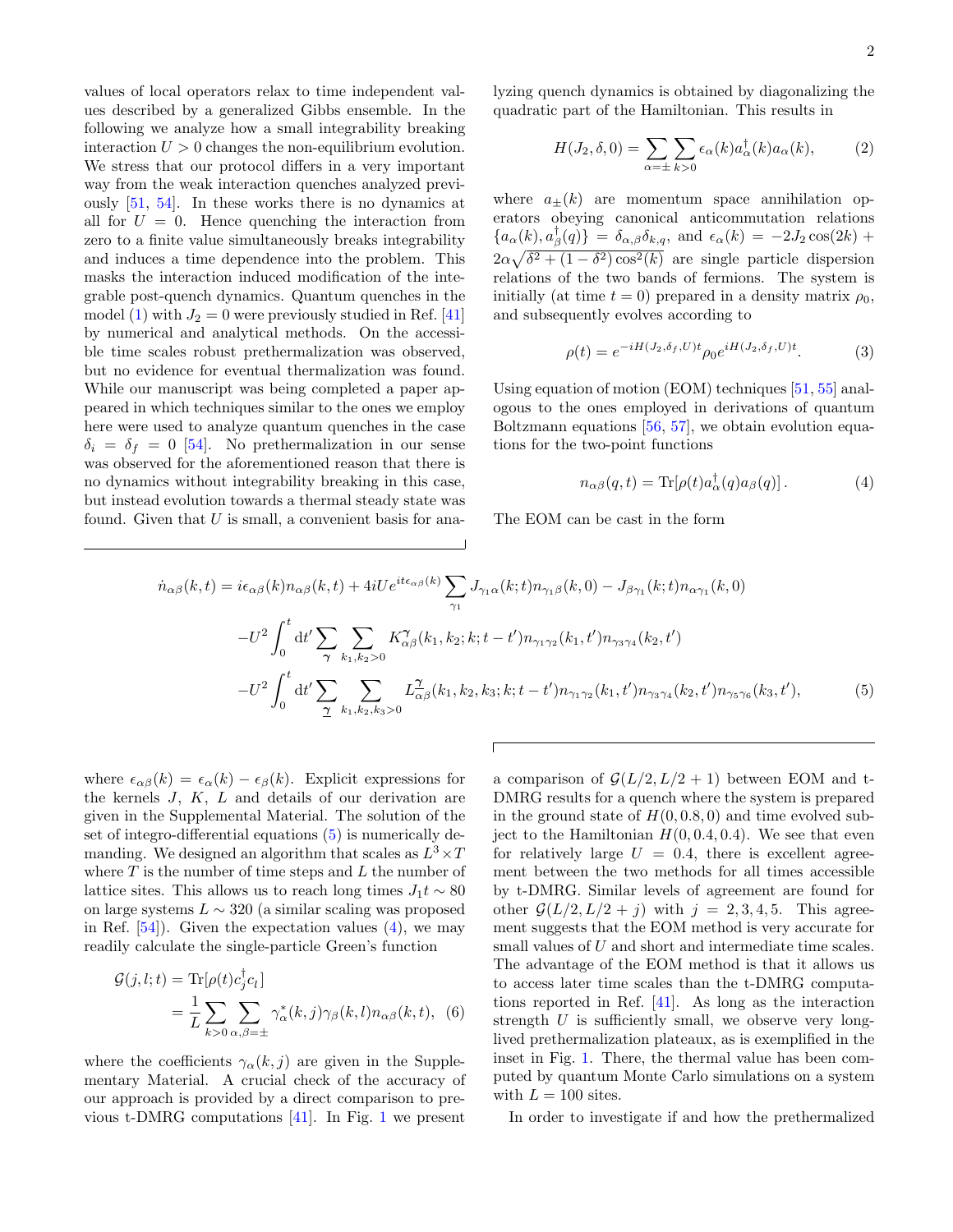

<span id="page-2-0"></span>FIG. 1. (Color online)  $\mathcal{G}(\frac{L}{2}, \frac{L}{2} + 1; t)$  for a quench where the system is prepared in the ground state of  $H(0, 0.8, 0)$  and time evolved with  $H(0, 0.4, 0.4)$  for a system with  $L = 256$  sites. The EOM results (red line) are in excellent agreement with t-DMRG computations [\[41\]](#page-4-10) (circles). Inset: prethermalized behaviour persists over a large time interval.



<span id="page-2-3"></span>FIG. 2. (Color online)  $\mathcal{G}(\frac{L}{2}, \frac{L}{2}-1; t)$  for a system with Hamiltonian  $H(J_2, 0.1, 0.4)$  and sizes  $L = 360, 320$  initially prepared in a thermal state [\(7\)](#page-2-1) with density matrix  $\rho(2,0,0,0)$ . The expected steady state thermal values are indicated by dotted lines, while the black dashed lines are exponential fits to [\(8\)](#page-2-2).

regime evolves towards thermal equilibrium it is convenient to invoke a non-zero  $J_2$ . In essence,  $J_2$  allows us to tune the cross-over time scale between the two regimes. In order to access the dynamics for a larger range of energy densities we consider thermal initial density matrices of the form

<span id="page-2-1"></span>
$$
\rho(\beta, J_2, \delta, U) = \frac{e^{-\beta H(J_2, \delta, U)}}{\text{Tr}(e^{-\beta H(J_2, \delta, U)})}.
$$
\n(7)

Figs. [2](#page-2-3) and [3](#page-2-4) show results for the time evolution of the Green's function for a system prepared in the ini-tial state [\(7\)](#page-2-1) with density matrix  $\rho(2,0,0,0)$ , and time evolved with Hamiltonian  $H(J_2, 0.1, 0.4)$ . In contrast to



<span id="page-2-4"></span>FIG. 3. (Color online) Real (Inset: imaginary) part of  $\mathcal{G}(\frac{L}{2}, \frac{L}{2} + 2; t)$  for a system with Hamiltonian  $H(J_2, 0.1, 0.4)$ and sizes  $L = 360, 320$ , that was initially prepared in a ther-mal state [\(7\)](#page-2-1) with density matrix  $\rho(2,0,0,0)$ . The expected steady state thermal values are indicated by dotted lines, while the black dashed lines are exponential fits to [\(8\)](#page-2-2).

the case  $J_2 = 0, U = 0.4$ , we now observe a slow drift towards a thermal steady state. Increasing  $J_2$  enhances the drift. The thermal values shown in Figs. [2](#page-2-3) and [3](#page-2-4) are obtained as follows. The energy density is given by  $e = \text{Tr}[\rho(2, 0, 0, 0)H(J_2, 0.1, 0.4)]/L$  and determines the effective temperature  $1/\beta_{\text{eff}}$  of the thermal ensemble for the post-quench Hamiltonian  $H(J_2, 0.1, 0.4)$  through  $e = \text{Tr}[\rho(\beta_{\text{eff}}, J_2, 0.1, 0.4)H(J_2, 0.1, 0.4)]/L$  [\[58\]](#page-4-19). We determine $\beta_{\textup{eff}}$  by exact diagonalization of small systems up to size  $L = 16$ , and then use the same method to compute the single-particle Green's function in thermal equilibrium at temperature  $1/\beta_{\text{eff}}$ . We note that  $\mathcal{G}(i, j; t)$  is real for odd separations  $|i-j|$ . For even  $|i-j|$  the imaginary part is non-zero but small and relaxes towards zero. We find that the observed relaxation towards thermal values is compatible with exponential decay

<span id="page-2-2"></span>
$$
\mathcal{G}(i,j;t) \sim \mathcal{G}(i,j)_{\text{th}} + A_{ij}(J_2,\delta,U)e^{-t/\tau_{ij}(J_2,\delta,U)}, \quad (8)
$$

where  $\mathcal{G}(i, j)_{\text{th}}$  is the thermal Green's function at temperature  $1/\beta_{\text{eff}}$  [\[59\]](#page-4-20). The decay times  $\tau_{ij}(J_2, \delta, U)$  are quite sensitive to the value of  $J_2$ . This can be understood by noting that large values of  $J_2$  modify the band structure of the non-interacting model by introducing additional crossings at a fixed energy. This, in turn, generates additional scattering channels that promote relaxation.

A natural question is whether the integral equation [\(5\)](#page-1-0) can be simplified in the late time regime by removing the time integration, in analogy with standard quantum Boltzmann equations (QBE) [\[56,](#page-4-17) [57\]](#page-4-18). Here we are faced with the difficulty that the structure of our EOM [\(5\)](#page-1-0) is quite different from the ones studied in Refs [\[56,](#page-4-17) [57\]](#page-4-18). However, in the case  $\delta_f = 0$  numerical integration of the full EOM [\(5\)](#page-1-0) suggests that the "off-diagonal" occupation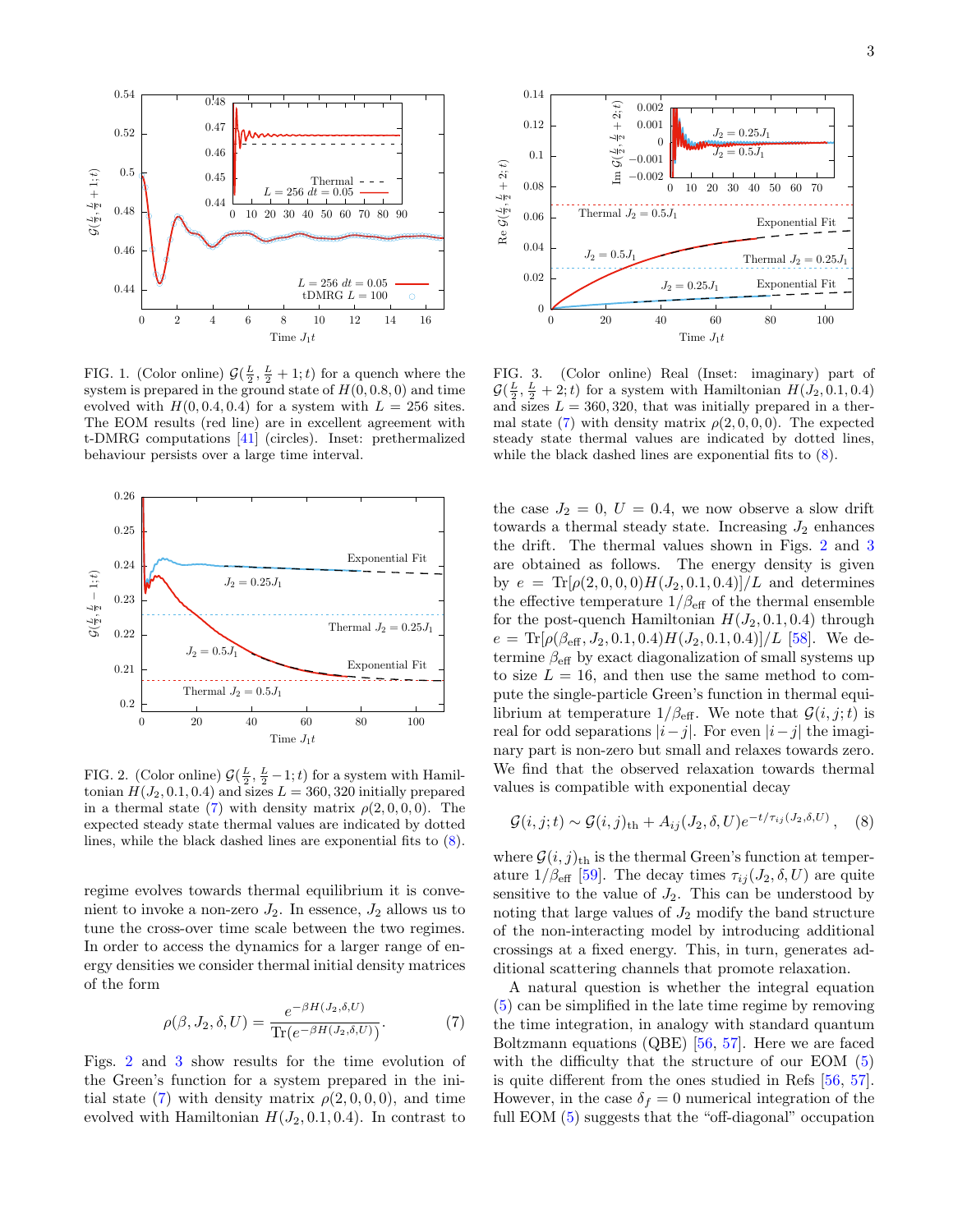numbers become negligible at late times  $n_{+-}(k, t) \approx 0$ and it is possible to derive a QBE for "diagonal" occupation numbers. The QBE for  $\delta_f = 0$  reads

$$
\dot{n}_{\alpha\alpha}(k,\tau) = -\sum_{\gamma,\delta} \sum_{p,q>0} \widetilde{K}_{\alpha\alpha}^{\gamma\delta}(p,q;k)n_{\gamma\gamma}(p,\tau)n_{\delta\delta}(q,\tau) \n- \sum_{\gamma,\delta,\epsilon} \sum_{p,q,r>0} \widetilde{L}_{\alpha\alpha}^{\gamma\delta\epsilon}(p,q,r;k)n_{\gamma\gamma}(p,\tau)n_{\delta\delta}(q,\tau)n_{\epsilon\epsilon}(r,\tau). (9)
$$

Here  $\tau = U^2 t$  is the usual rescaled time variable,  $t_0 \gg$  $1/U$  is the time at which the kinetic equation is initialized and the functions  $\tilde{K}$ ,  $\tilde{L}$  are given in the Supplemental Material. The QBE agrees with the EOM for sufficiently late times (an example is shown in Fig. [4,](#page-3-0) see the discussion below). Because of its simpler structure, the QBE allows us to access later times than we able to reach with the EOM approach. In particular, employing the QBE we conclude that for weak interactions the relaxation times in [\(8\)](#page-2-2) scale as [\[60\]](#page-4-21)

$$
\tau_{ij}^{-1}(J_2, \delta_f = 0, U) \propto U^2.
$$
 (10)

This is in contrast to the  $U^4$  scaling found for interaction quenches in the infinite dimensional Hubbard model [\[51\]](#page-4-12).

To establish more comprehensively that the integrability breaking perturbation leads to thermalization, we consider the (Bogoliubov) mode occupation numbers  $n_{\alpha\beta}(q,t)$  themselves. The mode occupation operators are not local in space, and hence it is not a priori clear that their expectation values should eventually thermalize; see however Ref. [\[61\]](#page-4-22). Importantly, we only consider initial states with finite correlation lengths, which implies that  $\mathcal{G}(j, l; t)$  are exponentially small in  $|j - l|$ as long as  $|j - l| \gg J_1 t$  [\[62\]](#page-4-23). This, together with the fact that  $\mathcal{G}(j, l; t)$  decay exponentially fast in time for  $|j - l| \leq J_1 t$ , suggests that  $n_{\alpha\beta}(q, t)$  should relax in the regime  $1 \ll J_1 t \ll L$ . In Fig. [4](#page-3-0) we present the mode occupation numbers  $n_{\alpha\alpha}(k,t)$  at several different times for a system of size  $L = 320$  prepared in the density matrix  $\rho(2, 0, 0.5, 0)$  and evolved with Hamiltonian  $H(0.5, 0, 0.4)$ . For short and intermediate times  $J_1 t < 70$ we use the full EOM, while late times are accessible only to the QBE. The QBE is initialized at time  $t_0 = 20$ , and is seen to be in good agreement with the full EOM until the latest times accessible by the latter method. We observe that at intermediate times both  $n_{++}(k,t)$ and  $n_{-}(k, t)$  slowly approach their respective thermal distributions at the effective temperature  $1/\beta_{\text{eff}}$  introduced above. The "off-diagonal" occupation numbers  $n_{+-}(k, t)$ , calculated by integrating the full EOM, approach their thermal value zero in an oscillatory fashion. The observed behaviour of the mode occupation numbers strongly suggests that the weak integrability breaking term indeed induces thermalization.

We note that in the QBE framework the final relaxation is towards the non-interacting Fermi-Dirac distribution with an effective temperature set by the kinetic



<span id="page-3-0"></span>FIG. 4. (Color online) Occupation numbers  $n_{++}(k, t)$  and  $n_{-}(k, t)$  initialized in the thermal state [\(7\)](#page-2-1)  $\rho(2, 0, 0.5, 0)$ , and time evolved with  $H(0.5, 0, 0.4)$ . The solid lines are the results of the EOM  $(L = 320)$  for various times. The dotted lines are computed by means of the QBE  $(L = 320)$ . The black solid line is the thermal value found by means of second order perturbation theory in U.

energy at the time the Boltzmann is initialized [\[57,](#page-4-18) [63\]](#page-4-24), signalling the importance of corrections to the QBE at very late times. Such corrections, arising from higher cumulants, are important for obtaining the power law behaviour expected at very late times (for certain observables) after quenches in non-integrable models [\[64,](#page-5-0) [65\]](#page-5-1).

In this work we have developed a method that allows us to analyze the effects of a weak integrability breaking interaction on the time evolution of local observables after a quantum quench. We have shown that there is a crossover between a prethermalized regime, characterized by the proximity of our model to an integrable theory, and a thermal steady state. The observed drift of  $G(i, j; t)$  in time towards its thermal value is exponential and characterized by a time scale proportional to  $U^{-2}$ . The models considered here feature a global  $U(1)$  symmetry (particle number conservation). A preliminary analysis suggests that the scenario found here, a prethermalized regime followed by a cross-over to a thermal steady state, occurs also in absence of this  $U(1)$  symmetry [\[60\]](#page-4-21).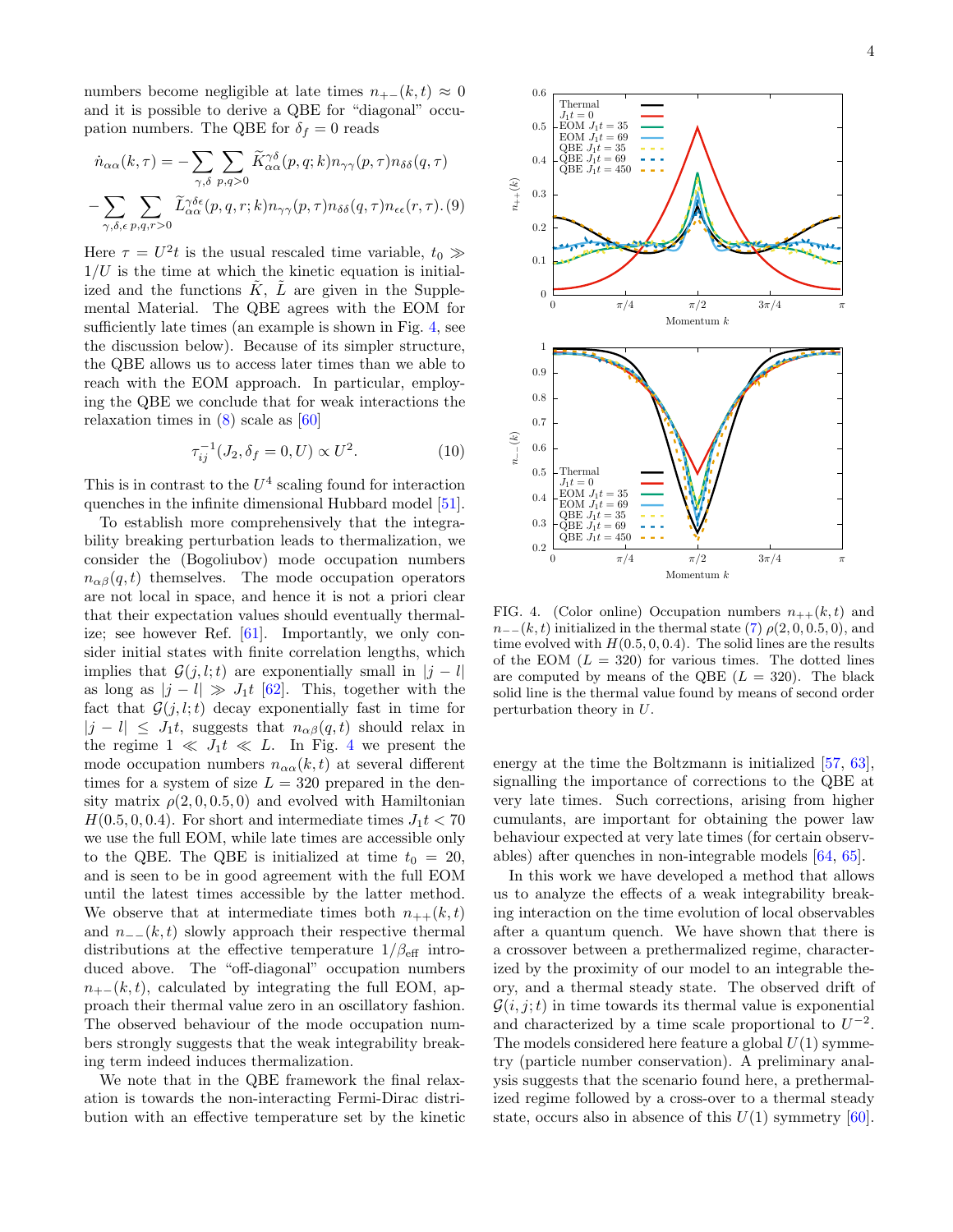We thank M. Fagotti, A. Gambassi, S. Kehrein and A. Silva for helpful discussions. This work was supported by the EPSRC under grants EP/J014885/1 and EP/I032487/1, by the U.S. Department of Energy, Office of Basic Energy Sciences, under Contract Nos. DEAC02- 98CH10886 and DE-SC0012704 (N.J.R.) and by the Clarendon Scholarship fund (S.G.).

- <span id="page-4-0"></span>[1] V. I. Arnold, *Mathematical Methods of Classical Mechan*ics, Springer, New York, 1989.
- <span id="page-4-1"></span>[2] M. Rigol, V. Dunjko, V. Yurovsky, and M. Olshanii, [Phys. Rev. Lett.](http://dx.doi.org/10.1103/PhysRevLett.98.050405) 98, 050405 (2007).
- [3] J. M. Deutsch, Phys. Rev. A **43**[, 2046 \(1991\).](http://dx.doi.org/10.1103/PhysRevA.43.2046)
- [4] M. Srednicki, [Phys. Rev. E](http://dx.doi.org/10.1103/PhysRevE.50.888) 50, 888 (1994).
- [5] M. Rigol V. Dunjko, and M. Olshanii, [Nature](http://dx.doi.org/10.1038/nature06838) 452, 854 [\(2008\).](http://dx.doi.org/10.1038/nature06838)
- [6] M. Rigol, [Phys. Rev. Lett.](http://dx.doi.org/10.1103/PhysRevLett.103.100403) **103**, 100403 (2009).
- [7] M. Rigol and L.F. Santos, [Phys. Rev. A](http://dx.doi.org/10.1103/PhysRevA.82.011604)  $82$ ,  $011604(R)$ [\(2010\).](http://dx.doi.org/10.1103/PhysRevA.82.011604)
- [8] G. Biroli, C. Kollath, and A. M. Läuchli, [Phys. Rev. Lett.](http://dx.doi.org/10.1103/PhysRevLett.105.250401) 105[, 250401 \(2010\).](http://dx.doi.org/10.1103/PhysRevLett.105.250401)
- [9] M. C. Bañuls, J. I. Cirac, and M. B. Hastings, [Phys. Rev.](http://dx.doi.org/10.1103/PhysRevLett.106.050405) Lett. 106[, 050405 \(2011\).](http://dx.doi.org/10.1103/PhysRevLett.106.050405)
- [10] M. Tavora and A. Mitra, Phys. Rev. B 88[, 115144 \(2013\).](http://dx.doi.org/10.1103/PhysRevB.88.115144)
- [11] M. Rigol, [Phys. Rev. Lett.](http://dx.doi.org/10.1103/PhysRevLett.112.170601) 112, 170601 (2014).
- <span id="page-4-3"></span>[12] A. Polkovnikov, K. Sengupta, A. Silva, and M. Vengalattore, [Rev. Mod. Phys.](http://dx.doi.org/10.1103/RevModPhys.83.863) 83, 863 (2011).
- <span id="page-4-2"></span>[13] C. Gogolin and J. Eisert, [arXiv:1503.07538.](http://arxiv.org/abs/1503.07538)
- [14] M. Rigol, A. Muramatsu, and M. Olshanii, [Phys. Rev. A](http://dx.doi.org/10.1103/PhysRevA.74.053616) 74[, 053616 \(2006\).](http://dx.doi.org/10.1103/PhysRevA.74.053616)
- [15] M. A. Cazalilla, [Phys. Rev. Lett.](http://dx.doi.org/10.1103/PhysRevLett.97.156403) 97, 156403 (2006).
- [16] P. Calabrese and J. Cardy, [J. Stat. Mech. \(2007\) P06008.](http://dx.doi.org/10.1088/1742-5468/2007/06/P06008)
- [17] M. Cramer, C. M. Dawson, J. Eisert, and T. J. Osborne, [Phys. Rev. Lett.](http://dx.doi.org/10.1103/PhysRevLett.100.030602) 100, 030602 (2008).
- [18] T. Barthel and U. Schollwöck, [Phys. Rev. Lett.](http://dx.doi.org/10.1103/PhysRevLett.100.100601) 100, [100601 \(2008\).](http://dx.doi.org/10.1103/PhysRevLett.100.100601)
- [19] D. Fioretto and G. Mussardo, [New J. Phys.](http://dx.doi.org/10.1088/1367-2630/12/5/055015) 12, 055015 [\(2010\).](http://dx.doi.org/10.1088/1367-2630/12/5/055015)
- [20] P. Calabrese, F. H. L. Essler and M. Fagotti, [Phys. Rev.](http://dx.doi.org/10.1103/PhysRevLett.106.227203) Lett. 106[, 227203 \(2011\);](http://dx.doi.org/10.1103/PhysRevLett.106.227203) [J. Stat. Mech. \(2012\) P07022.](http://dx.doi.org/10.1088/1742-5468/2012/07/P07016)
- [21] M. Fagotti and F.H.L. Essler, [Phys. Rev. B](http://dx.doi.org/10.1103/PhysRevB.87.245107) 87, 245107  $(2013)$
- [22] J.-S. Caux and R. M. Konik, [Phys. Rev. Lett.](http://dx.doi.org/10.1103/PhysRevLett.109.175301) 109, [175301 \(2012\).](http://dx.doi.org/10.1103/PhysRevLett.109.175301)
- [23] F. H. L. Essler, S. Evangelisti, and M. Fagotti, [Phys.](http://dx.doi.org/10.1103/PhysRevLett.109.247206) Rev. Lett. 109[, 247206 \(2012\).](http://dx.doi.org/10.1103/PhysRevLett.109.247206)
- [24] M. Collura, S. Sotiriadis, and P. Calabrese, [Phys. Rev.](http://dx.doi.org/10.1103/PhysRevLett.110.245301) Lett. 110[, 245301 \(2013\).](http://dx.doi.org/10.1103/PhysRevLett.110.245301)
- [25] G. Mussardo, *[Phys. Rev. Lett.](http://dx.doi.org/10.1103/PhysRevLett.111.100401)* **111**, 100401 (2013).
- [26] B. Pozsgay, [J. Stat. Mech. \(2013\) P07003.](http://dx.doi.org/10.1088/1742-5468/2013/07/P07003)
- [27] M. Fagotti and F. H. L. Essler, [J. Stat. Mech. \(2013\)](http://dx.doi.org/10.1088/1742-5468/2013/07/P07012) [P07012.](http://dx.doi.org/10.1088/1742-5468/2013/07/P07012)
- [28] M. Fagotti, M. Collura, F. H. L. Essler, and P. Calabrese, Phys. Rev. B 89[, 125101 \(2014\).](http://dx.doi.org/10.1103/PhysRevB.89.125101)
- [29] B. Wouters, J. De Nardis, M. Brockmann, D. Fioretto, M. Rigol, and J.-S. Caux, [Phys. Rev. Lett.](http://dx.doi.org/10.1103/PhysRevLett.113.117202) 113, 117202 [\(2014\).](http://dx.doi.org/10.1103/PhysRevLett.113.117202)
- [30] B. Pozsgay, M. Mestyán, M. A. Werner, M. Kormos, G. Zaránd, and G. Takács, *ibid.* **113**[, 117203 \(2014\).](http://dx.doi.org/10.1103/PhysRevLett.113.117203)
- [31] M. Kormos, M. Collura, and P. Calabrese, [Phys. Rev. A](http://dx.doi.org/10.1103/PhysRevA.89.013609) 89[, 013609 \(2014\).](http://dx.doi.org/10.1103/PhysRevA.89.013609)
- [32] J. De Nardis, B. Wouters, M. Brockmann, and J.-S. Caux, Phys. Rev. A 89[, 033601 \(2014\).](http://dx.doi.org/10.1103/PhysRevA.89.033601)
- [33] S. Sotiriadis and P. Calabrese, [J. Stat. Mech. \(2014\)](http://dx.doi.org/10.1088/1742-5468/2014/07/P07024) [P07024.](http://dx.doi.org/10.1088/1742-5468/2014/07/P07024)
- [34] G. Goldstein and N. Andrei, [Phys. Rev. A](http://dx.doi.org/10.1103/PhysRevA.90.043625) **90**, 043625 [\(2014\).](http://dx.doi.org/10.1103/PhysRevA.90.043625)
- <span id="page-4-4"></span>[35] F. H. L. Essler, G. Mussardo, and M. Panfil, [Phys. Rev.](http://dx.doi.org/10.1103/PhysRevA.91.051602) A 91[, 051602\(R\).](http://dx.doi.org/10.1103/PhysRevA.91.051602)
- <span id="page-4-5"></span>[36] M. Moeckel and S. Kehrein, [Phys. Rev. Lett.](http://dx.doi.org/10.1103/PhysRevLett.100.175702) 100, 175702  $(2008)$ ; Ann. Phys. **324**, 2146  $(2009)$ .
- [37] A. Rosch, D. Rasch, B. Binz, and M. Vojta, [Phys. Rev.](http://dx.doi.org/10.1103/PhysRevLett.101.265301) Lett. 101[, 265301 \(2008\).](http://dx.doi.org/10.1103/PhysRevLett.101.265301)
- [38] M. Kollar, F. A. Wolf, and M. Eckstein, [Phys. Rev. B](http://dx.doi.org/10.1103/PhysRevB.84.054304) 84[, 054304 \(2011\).](http://dx.doi.org/10.1103/PhysRevB.84.054304)
- [39] M. van den Worm, B.C. Sawyer, J.J. Bollinger, and M. Kastner, New J. Phys. 15[, 083007 \(2013\).](http://dx.doi.org/10.1088/1367-2630/15/8/083007)
- [40] M. Marcuzzi, J. Marino, A. Gambassi, and A. Silva, [Phys. Rev. Lett.](http://dx.doi.org/10.1103/PhysRevLett.111.197203) 111, 197203 (2013).
- <span id="page-4-10"></span>[41] F. H. L. Essler, S. Kehrein, S. R. Manmana, and N. J. Robinson, Phys. Rev. B 89[, 165104 \(2014\).](http://dx.doi.org/10.1103/PhysRevB.89.165104)
- [42] N. Nessi, A. Iucci and M. A. Cazalilla, [Phys. Rev. Lett.](http://dx.doi.org/10.1103/PhysRevLett.113.210402) 113[, 210402 \(2014\).](http://dx.doi.org/10.1103/PhysRevLett.113.210402)
- [43] M. Fagotti, [J. Stat. Mech. \(2014\) P03016.](http://dx.doi.org/10.1088/1742-5468/2014/03/P03016)
- [44] G. P. Brandino, J.-S. Caux, and R. M. Konik, [arXiv:1407.7167.](http://arxiv.org/abs/1407.7167)
- <span id="page-4-11"></span>[45] B. Bertini and M. Fagotti, [J. Stat. Mech. \(2015\) P07012.](http://dx.doi.org/10.1088/1742-5468/2015/07/P07012)
- <span id="page-4-6"></span>[46] M. Babadi, E. Demler, and M. Knap,  $arXiv:1504.05956$ .
- <span id="page-4-7"></span>[47] M. Gring, M. Kuhnert, T. Langen, T. Kitagawa, B. Rauer, M. Schreitl, I. Mazets, D. Adu Smith, E. Demler, and J. Schmiedmayer, Science 337[, 1318 \(2012\).](http://dx.doi.org/10.1126/science.1224953)
- [48] D. Adu Smith, M. Gring, T. Langen, M. Kuhnert, B. Rauer, R. Geiger, T. Kitagawa, I. Mazets, E. Demler, and J. Schmiedmayer, New J. Phys. 15 [075011 \(2013\).](http://dx.doi.org/10.1088/1367-2630/15/7/075011)
- <span id="page-4-8"></span>[49] T. Langen, M. Gring, M. Kuhnert, B. Rauer, R. Geiger, D. A. Smith, I. E. Mazets, and J. Schmiedmayer, [Eur.](http://dx.doi.org/10.1140/epjst/e2013-01752-0) [Phys. J. Special Topics](http://dx.doi.org/10.1140/epjst/e2013-01752-0) 217, 43 (2013).
- <span id="page-4-9"></span>[50] U. Schollwöck, [Rev. Mod. Phys.](http://dx.doi.org/10.1103/RevModPhys.77.259) **77**, 259 (2005).
- <span id="page-4-12"></span>[51] M. Stark and M. Kollar, [arXiv:1308.1610 \(2013\).](http://arxiv.org/abs/1308.1610)
- <span id="page-4-13"></span>[52] R. Orbach, Phys. Rev. **112**[, 309 \(1958\).](http://dx.doi.org/10.1103/PhysRev.112.309)
- <span id="page-4-14"></span>[53] F. H. L. Essler and R. M. Konik in From Fields to Strings: Circumnavigating Theoretical Physics, edited by M. Shifman, A. Vainshtein, and J. Wheater (World Scientific, Singapore, 2005); [arXiv:0412421 \(2004\).](http://arxiv.org/abs/cond-mat/0412421)
- <span id="page-4-15"></span>[54] N. Nessi and A. Iucci, [arXiv:1503.02507 \(2015\).](http://arxiv.org/abs/1503.02507)
- <span id="page-4-16"></span>[55] A. Iucci and N. Nessi, [J. Phys.: Conf. Ser.](http://dx.doi.org/10.1088/1742-6596/568/1/012013) 568, 012013 [\(2014\).](http://dx.doi.org/10.1088/1742-6596/568/1/012013)
- <span id="page-4-17"></span>[56] L. Erdős, M. Salmhofer, and H.-T. Yau, [J. Stat. Phys.](http://dx.doi.org/10.1023/B:JOSS.0000037224.56191.ed) 116[, 367 \(2004\).](http://dx.doi.org/10.1023/B:JOSS.0000037224.56191.ed)
- <span id="page-4-18"></span>[57] J. Lukkarinen and H. Spohn, [J. Stat. Phys.](http://dx.doi.org/10.1007/s10955-009-9682-8) 134, 1133 [\(2009\).](http://dx.doi.org/10.1007/s10955-009-9682-8)
- <span id="page-4-19"></span>[58] Only states with a fixed particle number are considered in the trace.
- <span id="page-4-20"></span>[59] In general the decay times for the real and imaginary parts of the Green's function are different.
- <span id="page-4-21"></span>[60] B. Bertini, F. H. L. Essler, S. Groha, and N. J. Robinson, in preparation.
- <span id="page-4-22"></span>[61] T.M. Wright, M. Rigol, M.J. Davis, and K.V. Kheruntsyan, [Phys. Rev. Lett.](http://dx.doi.org/10.1103/PhysRevLett.113.050601) 113, 050601 (2014).
- <span id="page-4-23"></span>[62] S. Bravyi, M. B. Hastings, and F. Verstraete, [Phys. Rev.](http://dx.doi.org/10.1103/PhysRevLett.97.050401) Lett. 97[, 050401 \(2006\).](http://dx.doi.org/10.1103/PhysRevLett.97.050401)
- <span id="page-4-24"></span>[63] M. L. R. Fürst, C. B. Mendl, and H. Spohn [Phys. Rev.](http://dx.doi.org/10.1103/PhysRevE.86.031122) [E 86, 031122 \(2012\).](http://dx.doi.org/10.1103/PhysRevE.86.031122)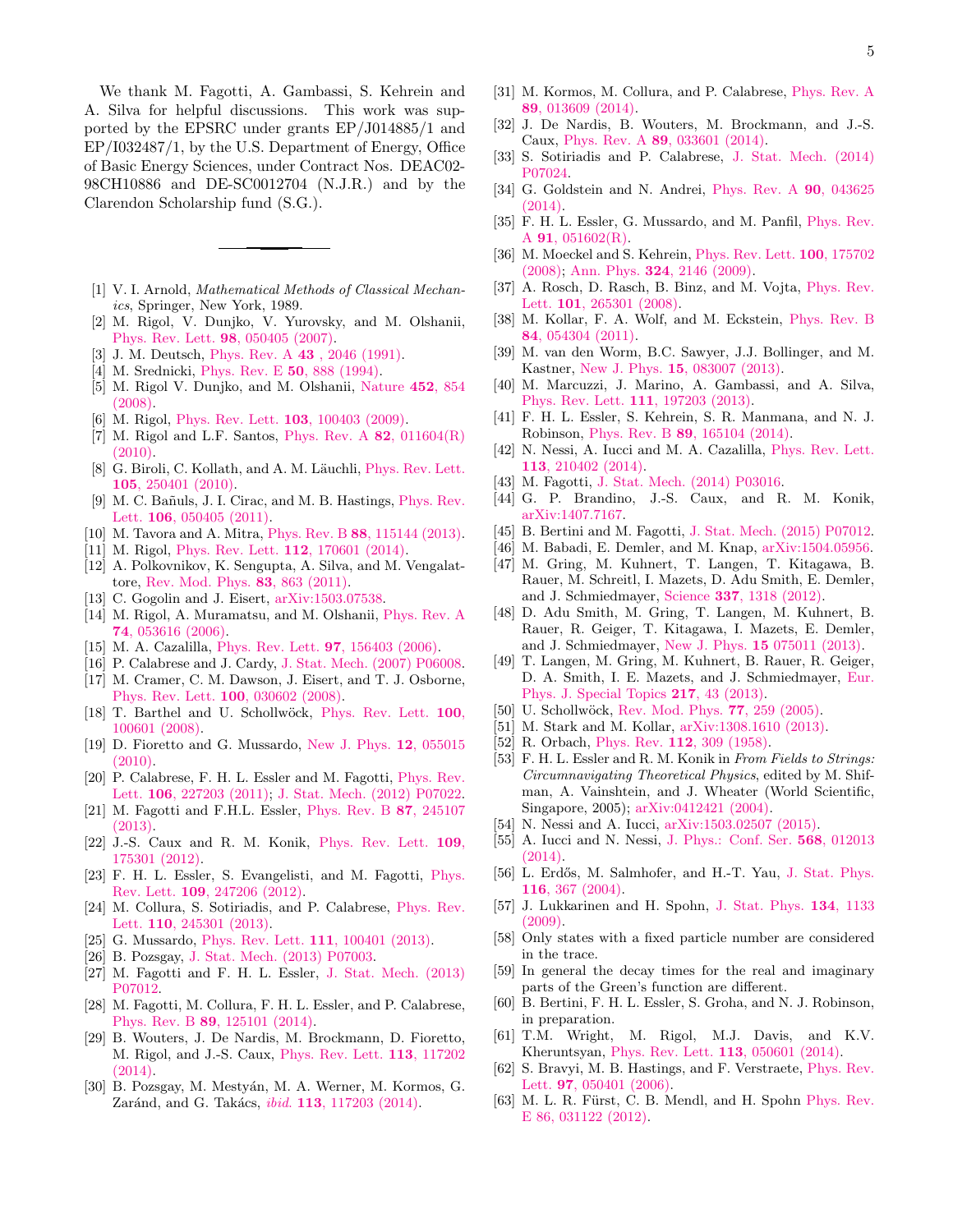- <span id="page-5-0"></span> $\left[ 64\right]$  J. Lux, J. Müller, A. Mitra, and A. Rosch, [Phys. Rev. A](http://dx.doi.org/10.1103/PhysRevA.89.053608) 89[, 053608 \(2014\)](http://dx.doi.org/10.1103/PhysRevA.89.053608) .
- <span id="page-5-1"></span>[65] H. Kim, M. C. Banuls, J. I. Cirac, M. B. Hastings, and D. A. Huse, Phys. Rev. E **92**[, 012128 \(2015\)](http://dx.doi.org/10.1103/PhysRevE.92.012128).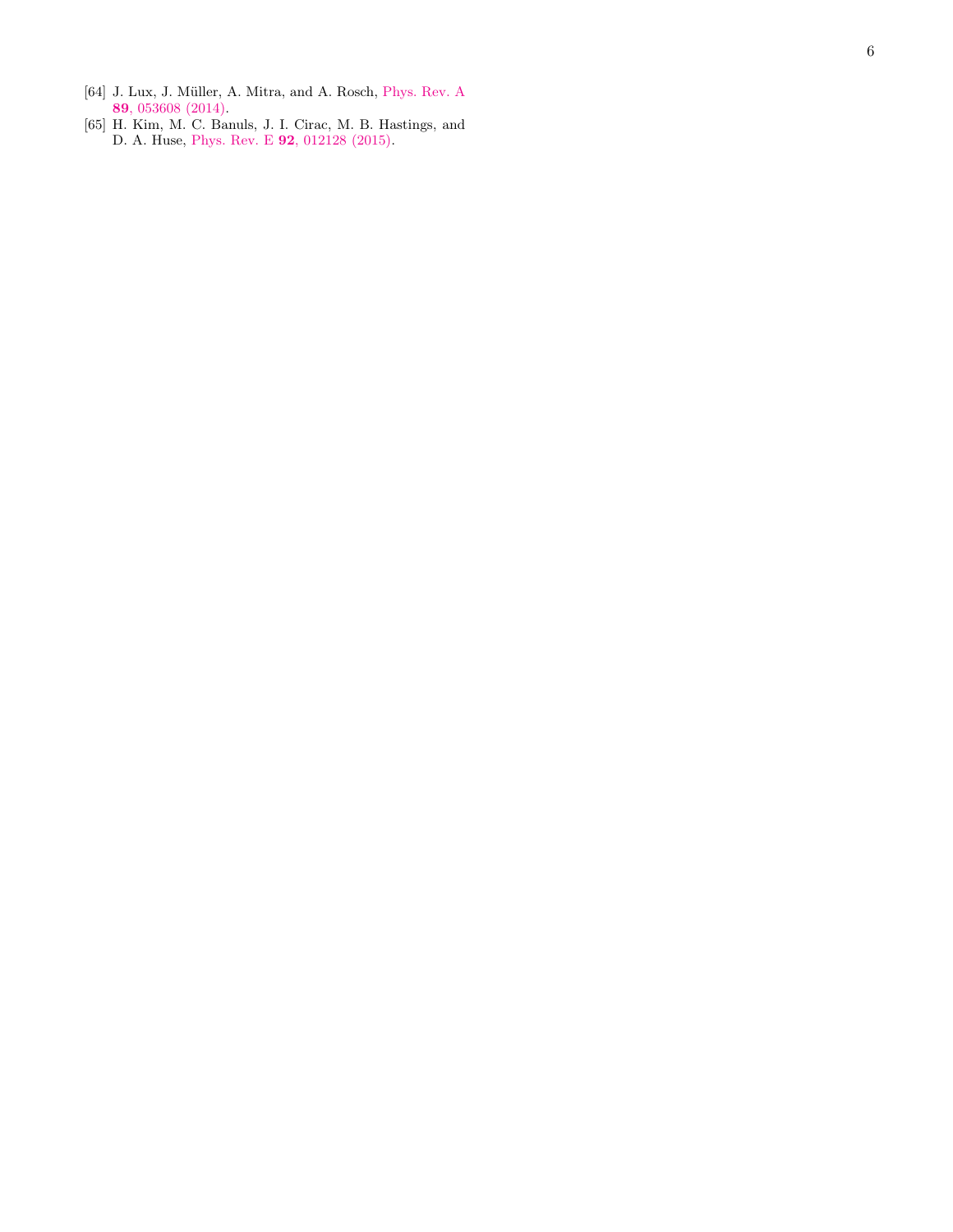# Supplemental Material for "Prethermalization and thermalization in models with weak integrability breaking"

### DIAGONALIZING THE NON-INTERACTING HAMILTONIAN

The non-interacting part of the Hamiltonian [\(1\)](#page-0-0)

$$
H_0(J_2, \delta) = -J_1 \sum_l [1 + \delta(-1)^l] (c_l^{\dagger} c_{l+1} + c_{l+1}^{\dagger} c_l) - J_2 \sum_l (c_l^{\dagger} c_{l+2} + c_{l+2}^{\dagger} c_l),
$$

is diagonalized by the canonical transformation

$$
c_l = \frac{1}{\sqrt{L}} \sum_{k>0} \sum_{\alpha=\pm} \gamma_\alpha(l, k | \delta) a_\alpha(k) , \qquad (S1)
$$

where the coefficients are given by

$$
\gamma_{\pm}(2j-1,k|\delta) = e^{-ik(2j-1)}, \qquad \gamma_{\pm}(2j,k|\delta) = \pm e^{-ik2j}e^{-i\varphi_k(\delta)}, \qquad e^{-i\varphi_k(\delta)} = \frac{-\cos k + i\delta \sin k}{\sqrt{\cos^2 k + \delta^2 \sin^2 k}}
$$

In the new basis we have

$$
H_0(J_2, \delta) = \sum_{\alpha = \pm} \sum_{k > 0} \epsilon_\alpha(k) a_\alpha^\dagger(k) a_\alpha(k) \tag{S2}
$$

where the single-particle dispersions are

$$
\epsilon_{\alpha}(k) = -2J_2 \cos(2k) + 2\alpha J_1 \sqrt{\delta^2 + (1 - \delta^2) \cos^2(k)}.
$$
\n(S3)

Applying the same transformation to the interaction part of the Hamiltonian  $H_{\text{int}} = U \sum_{l=1}^{L} c_l^{\dagger} c_l c_{l+1}^{\dagger} c_{l+1}$  gives

$$
H_{\rm int} = U \sum_{\alpha} \sum_{k>0} V_{\alpha}(k) a_{\alpha_1}^{\dagger}(k_1) a_{\alpha_2}^{\dagger}(k_2) a_{\alpha_3}(k_3) a_{\alpha_4}(k_4).
$$
 (S4)

Here we have introduced the notations  $\boldsymbol{\alpha} = (\alpha_1, \alpha_2, \alpha_3, \alpha_4)$ ,  $\boldsymbol{k} = (k_1, k_2, k_3, k_4)$  and  $\boldsymbol{k} > 0$  is a shorthand notation for  $k_i > 0$  for all  $i = 1, \ldots, 4$ . The interaction vertex factor can be written in a conveniently antisymmetrized form

$$
V_{\alpha}(\mathbf{k}) = -\frac{1}{4} \sum_{P,Q \in S_2} \text{sgn}(P) \text{sgn}(Q) V'_{\alpha_{P_1} \alpha_{Q_1} \alpha_{P_2} \alpha_{Q_2}}(k_{P_1}, k_{Q_1}, k_{P_2}, k_{Q_2}),
$$
  
\n
$$
V'_{\alpha}(\mathbf{k}) = \frac{e^{i(k_3 - k_4)}}{2L} \left( \alpha_1 \alpha_2 e^{i\varphi_{k_1}(\delta)} e^{-i\varphi_{k_2}(\delta)} + \alpha_3 \alpha_4 e^{i\varphi_{k_3}(\delta)} e^{-i\varphi_{k_4}(\delta)} \right) \delta_{k_1 - k_2 + k_3 - k_4, 0}
$$
  
\n
$$
+ \frac{e^{i(k_3 - k_4)}}{2L} \left( \alpha_1 \alpha_2 e^{i\varphi_{k_1}(\delta)} e^{-i\varphi_{k_2}(\delta)} - \alpha_3 \alpha_4 e^{i\varphi_{k_3}(\delta)} e^{-i\varphi_{k_4}(\delta)} \right) \delta_{k_1 - k_2 + k_3 - k_4 \pm \pi, 0},
$$
\n(S5)

where  $P = (P_1, P_2)$  and  $Q = (Q_1, Q_2)$  are permutations of  $(1, 2)$  and  $(3, 4)$  respectively.

### EQUATIONS OF MOTION

The equations of motion [\(5\)](#page-1-0) are derived by following the steps set out in Ref. [\[56\]](#page-4-17) for deriving quantum Boltzmann equations. The starting point are the Heisenberg equations of motion (EOM) for the fermion bilinears  $\hat{n}_{\alpha\beta}(q,t)$  $a_{\alpha}^{\dagger}(q,t)a_{\beta}(q,t)$  . They are of the form

$$
\frac{\partial}{\partial t}\hat{n}_{\alpha\beta}(k,t) = i[H,\hat{n}_{\alpha\beta}(k,t)] = i[\epsilon_{\alpha}(k,\delta) - \epsilon_{\beta}(k,\delta)]\,\hat{n}_{\alpha\beta}(k,t) + iU\sum_{\alpha}\sum_{\mathbf{q}>0}Y^{\alpha}_{\alpha\beta}(k,\mathbf{q})\hat{A}_{\alpha}(\mathbf{q},t) ,\qquad (S6)
$$

where we have defined  $\hat{A}_{\alpha}(q,t) = a_{\alpha_1}^{\dagger}(q_1,t)a_{\alpha_2}^{\dagger}(q_2,t)a_{\alpha_3}(q_3,t)a_{\alpha_4}(q_4,t)$ , and

$$
Y^{\alpha}_{\alpha\beta}(k,q)=\delta_{\beta,\alpha_4}\delta_{k,q_4}V_{\alpha_1\alpha_2\alpha_3\alpha}(q)+\delta_{\beta,\alpha_3}\delta_{k,q_3}V_{\alpha_1\alpha_2\alpha_4}(q)-\delta_{\alpha,\alpha_2}\delta_{k,q_2}V_{\alpha_1\beta\alpha_3\alpha_4}(q)-\delta_{\alpha,\alpha_1}\delta_{k,q_1}V_{\beta\alpha_2\alpha_3\alpha_4}(q)\,.
$$

.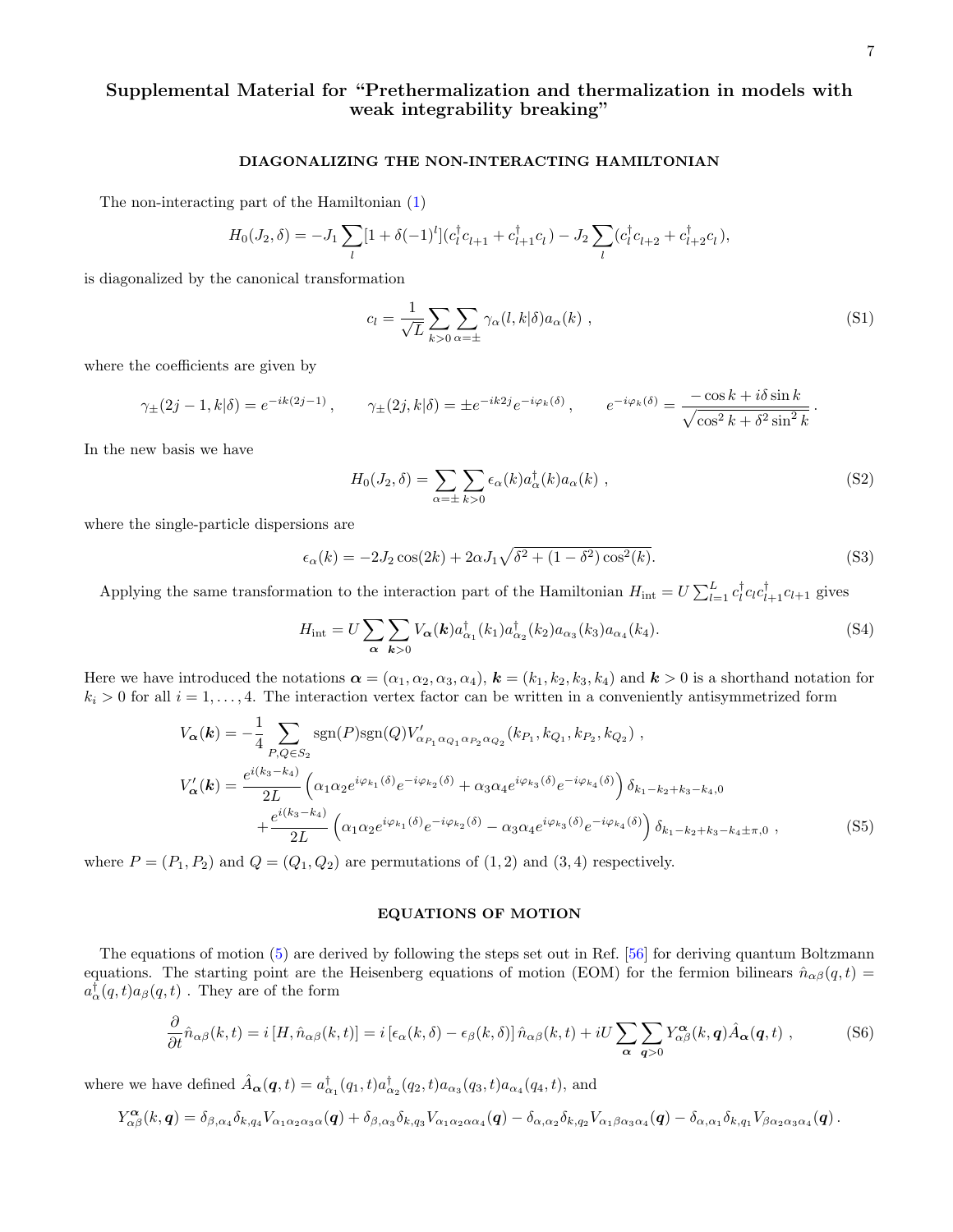In the second step we consider the Heisenberg equation of motion for the operator  $\hat{A}_{\alpha}(q, t)$ 

$$
\frac{\partial}{\partial t}\hat{A}_{\alpha}(q,t) = i\left[H, \hat{A}_{\alpha}(q,t)\right] = iE_{\alpha}(q)\hat{A}_{\alpha}(q,t) + iU\sum_{\gamma} \sum_{p>0} V_{\gamma}(p)\left[\hat{A}_{\gamma}(p,t), \hat{A}_{\alpha}(q,t)\right],\tag{S7}
$$

where  $E_{\alpha}(q) \equiv \epsilon_{\alpha_1}(q_1) + \epsilon_{\alpha_2}(q_2) - \epsilon_{\alpha_3}(q_3) - \epsilon_{\alpha_4}(q_4)$ . Integrating [\(S7\)](#page-2-1) in time and then taking an expectation value with respect to our initial density matrix  $\rho_0$ , we have

$$
\langle \hat{A}_{\alpha}(q,t) \rangle = \langle \hat{A}_{\alpha}(q,0) \rangle e^{itE_{\alpha}(q)} + iU \int_0^t ds \sum_{\gamma} \sum_{p>0} e^{i(t-s)E_{\alpha}(q)} V_{\gamma}(p) \langle \left[ \hat{A}_{\gamma}(p,s), \hat{A}_{\alpha}(q,s) \right] \rangle.
$$

Substituting this back into [\(S6\)](#page-1-2) leads to an exact integro-differential equation for the mode occupation numbers  $n_{\alpha\beta}(k,t) = \text{Tr}[\rho_0 \hat{n}_{\alpha\beta}(k,t)]$ , which takes the form

$$
\dot{n}_{\alpha\beta}(k,t) = i \left[ \epsilon_{\alpha}(k,\delta) - \epsilon_{\beta}(k,\delta) \right] n_{\alpha\beta}(k,t) + iU \sum_{\alpha} \sum_{q>0} Y^{\alpha}_{\alpha\beta}(k,q) \langle \hat{A}_{\alpha}(q,0) \rangle e^{itE_{\alpha}(q)} \n- U^2 \int_0^t ds \sum_{\alpha,\gamma} \sum_{q,p>0} \langle \hat{A}_{\gamma}(p,s) \hat{A}_{\alpha}(q,s) \rangle \left[ Y^{\alpha}_{\alpha\beta}(k,q) e^{i(t-s)E_{\alpha}(q)} V_{\gamma}(p) - (\alpha,q) \to (\gamma,p) \right].
$$
\n(S8)

As Wick's theorem holds for all initial density matrices  $\rho_0$  we consider, the expectation value  $\langle \hat{A}_{\alpha}(q, 0) \rangle$  can be expressed in terms of the mode occupation numbers  $n_{\alpha\beta}(k, 0)$ . The eight-point average in [\(S8\)](#page-2-2) can be decomposed as

$$
\langle \hat{A}_{\gamma}(\boldsymbol{p},t) \hat{A}_{\alpha}(\boldsymbol{q},t) \rangle = f(\{n_{\alpha\beta}(k,t)\}) + \mathcal{C}[\langle \hat{A}_{\gamma}(\boldsymbol{p},t) \hat{A}_{\alpha}(\boldsymbol{q},t) \rangle],
$$

where the first term is the result of applying Wick's theorem, and  $\mathcal{C}[\cdots]$  denotes terms involving four, six and eight particle cumulants (the eight particle cumulant does not contribute because of the antisymmetric structure of [\(S8\)](#page-2-2)). In order to turn [\(S8\)](#page-2-2) into a closed system of integro-differential equations we now assume that the four and six particle cumulants can be neglected at all times. This leads to the following system of equations

$$
\dot{n}_{\alpha\beta}(k,t) = i\epsilon_{\alpha\beta}(k)n_{\alpha\beta}(k,t) + 4iUe^{it\epsilon_{\alpha\beta}(k)}\sum_{\gamma_1} J_{\gamma_1\alpha}(k;t)n_{\gamma_1\beta}(k,0) - J_{\beta\gamma_1}(k;t)n_{\alpha\gamma_1}(k,0) \n- U^2 \int_0^t dt' \sum_{\gamma} \sum_{k_1,k_2>0} K_{\alpha\beta}^{\gamma}(k_1,k_2;k;t-t')n_{\gamma_1\gamma_2}(k_1,t')n_{\gamma_3\gamma_4}(k_2,t') \n- U^2 \int_0^t dt' \sum_{\gamma} \sum_{k_1,k_2,k_3>0} L_{\alpha\beta}^{\gamma}(k_1,k_2,k_3;k;t-t')n_{\gamma_1\gamma_2}(k_1,t')n_{\gamma_3\gamma_4}(k_2,t')n_{\gamma_5\gamma_6}(k_3,t'),
$$
\n(S9)

where  $\gamma = (\gamma_1, \ldots, \gamma_6)$  and we introduced the functions

$$
J_{\alpha\beta}(k;t) = e^{i\epsilon_{\alpha\beta}(k)t} \sum_{\gamma_2\gamma_3} \sum_{q>0} V_{\alpha\gamma_2\gamma_3\beta}(k,q,q,k)e^{i\epsilon_{\gamma_2\gamma_3}(q)t} n_{\gamma_2\gamma_3}(q,0),
$$
  
\n
$$
K_{\alpha\beta}^{\gamma}(k_1,k_2;k;t) = 4 \sum_{k_3,k_4>0} \sum_{\nu,\nu'} X_{k;k'}^{\gamma_1\gamma_3\nu'\cdot\nu'\gamma_4\gamma_2}(\alpha,\beta;k;t),
$$
  
\n
$$
L_{\alpha\beta}^{\gamma}(k_1,k_2,k_3;k;t) = 8 \sum_{\nu} \sum_{k_4>0} X_{k;k'}^{\gamma_1\gamma_3\gamma_6\nu;\nu'\gamma_5\gamma_4\gamma_2}(\alpha,\beta;k;t) - 16 \sum_{\nu} X_{k_1k_2k_1k_2;k_3k_1k_3k_1}^{\gamma_1\gamma_3\nu\gamma_4\gamma_5\nu'\gamma_6\gamma_2}(\alpha,\beta;k;t),
$$
  
\n
$$
X_{k;q}^{\gamma;\alpha}(\alpha,\beta;q;t) = Y_{\alpha\beta}^{\gamma}(k|q)V_{\alpha}(q)e^{iE_{\gamma}(k)t} - (\gamma,k) \leftrightarrow (\alpha,q).
$$
\n(S10)

The occupation numbers at time  $t = 0$  for a system prepared in an initial state with density matrix  $\rho(\beta, 0, \delta_i, 0)$  and time evolved with Hamiltonian  $H(J_2, \delta_f, U)$  are readily calculated using Wick's theorem

$$
n_{\alpha\alpha}(k) = \frac{1}{2} - \frac{1}{2}\cos(\varphi_k(\delta_f) - \varphi_k(\delta_i))\tanh(\beta\epsilon_\alpha^{(0)}(k)/2), \qquad \alpha = \pm,
$$
\n(S11)

$$
n_{\alpha\beta}(k) = \frac{i}{2}\sin(\varphi_k(\delta_f) - \varphi_k(\delta_i))\tanh(\beta\epsilon_\alpha^{(0)}(k)/2), \qquad \alpha \neq \beta.
$$
 (S12)

Here the dispersions  $\epsilon_{\alpha}^{(0)}(k)$  are given by [\(S3\)](#page-1-3) with  $J_2 = 0$  and  $\delta = \delta_i$ .